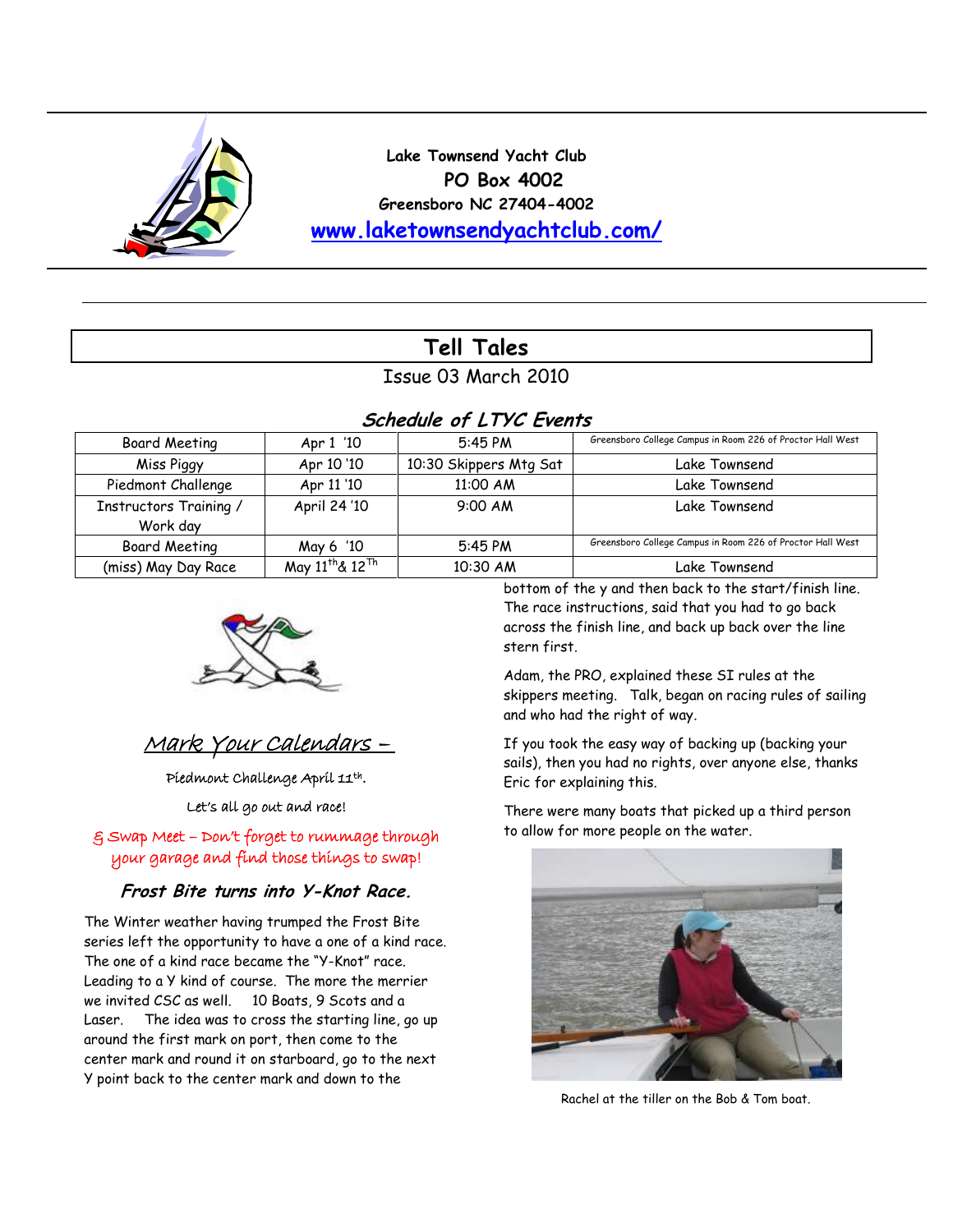Winds were cooperative, (or maybe I should say they were blowing.) 3 Races were scheduled and three races were run.

The backing up bit was a bit of a trick. The first race, we got to the finish line, ducked under a boat and ducked across the line, come up across the line, back winded the jib and came back across the line. Voilá! Joleen was calling out the numbers of the sails as they were observed by the committee boat. We listened eagerly for our sail number. ….. nothing. There were a large number of boats on the line at this time. Amanda and Eric were on the scat boat on the line watching. Amanda, a recent participant of race management had [her camera recording the finish.](http://s276.photobucket.com/albums/kk28/srvyingchick/Y%20Knot%20Race/?action=view¤t=MVI_0235.flv) (more on the last pg)

I hear Eric on the video "this is going to be a hard race to score"

Since they didn"t call us over, after some debate, we went round again. This time, we went WAY past the finish line to back a LONG way back, so there would be no doubt. In my eagerness to get back over the line, again, I managed to get the boat turning rather than backing, and I apparently wasn"t understanding the skipper. Scott Cesar who had finished ahead of us, yelled out to us to cross the sheets, and after getting that explained to me, we were backing straight again.

The last race was modified and shortened. The race committee had been watching the weather and the rain that had been threatening all day appeared to be making it"s appearance soon. The last race was shortened at the mark that was headed to the marina. All of the boats were on a run toward the marina. Since it was a run and since there might be beer, there were several Scots with their spinnakers up.

So, picture this, 9 Scots screaming (the wind having picked up prior to the rain) into the marina in a pack, several 4-6 abreast.

There 2 rowboats sitting in the area by the mouth of the marina. Uwe thought they should be impressed at the beauty of the sailboats, me, I thought of Pumba, the wart hog, in the Lion King when confronted by the lioness "SHE"S GONNA EAT ME!" (Sheer panic)

This day they were also having a fishing tournament. The fishing tournament was supposed to end at 3:00, and all of the fishermen were to be racing in at 3:00. There were cars all over the parking lot, there was a table of judges with scales right by the ramp, with lots of people standing around waiting. Setting the stage to see a flock of 9 Scots, minutes prior to the end of

the tournament race into the docks with 1 or 2 wildly careening around from a wind puff all before the crowd of people.



We did manage to get out of the way of the fishing tournament.

The rain did come, but everyone was back on land and in the process of derigging. Foul weather gear appeared everywhere. In the middle of the rain, Starling and Hudson appeared. Starling had volunteered to do fiberglass work on one of the capris. Soon several people were busy taking the mast off the Capri with the duct tape. As soon as it was pulled around and loaded on to a trailor, the rain naturally slacked off.

Back at the social, Joleen announced the winners. There were many ties.

The overall winner of the day was Phil Andrews on the Laser. There were prizes from Little River Crafts that the top 4 and their crew received.

(Joleen Rasmussen ) 12 Members from Lake Townsend Yacht Club attended the US Sailing Race Management

## Race Management Seminar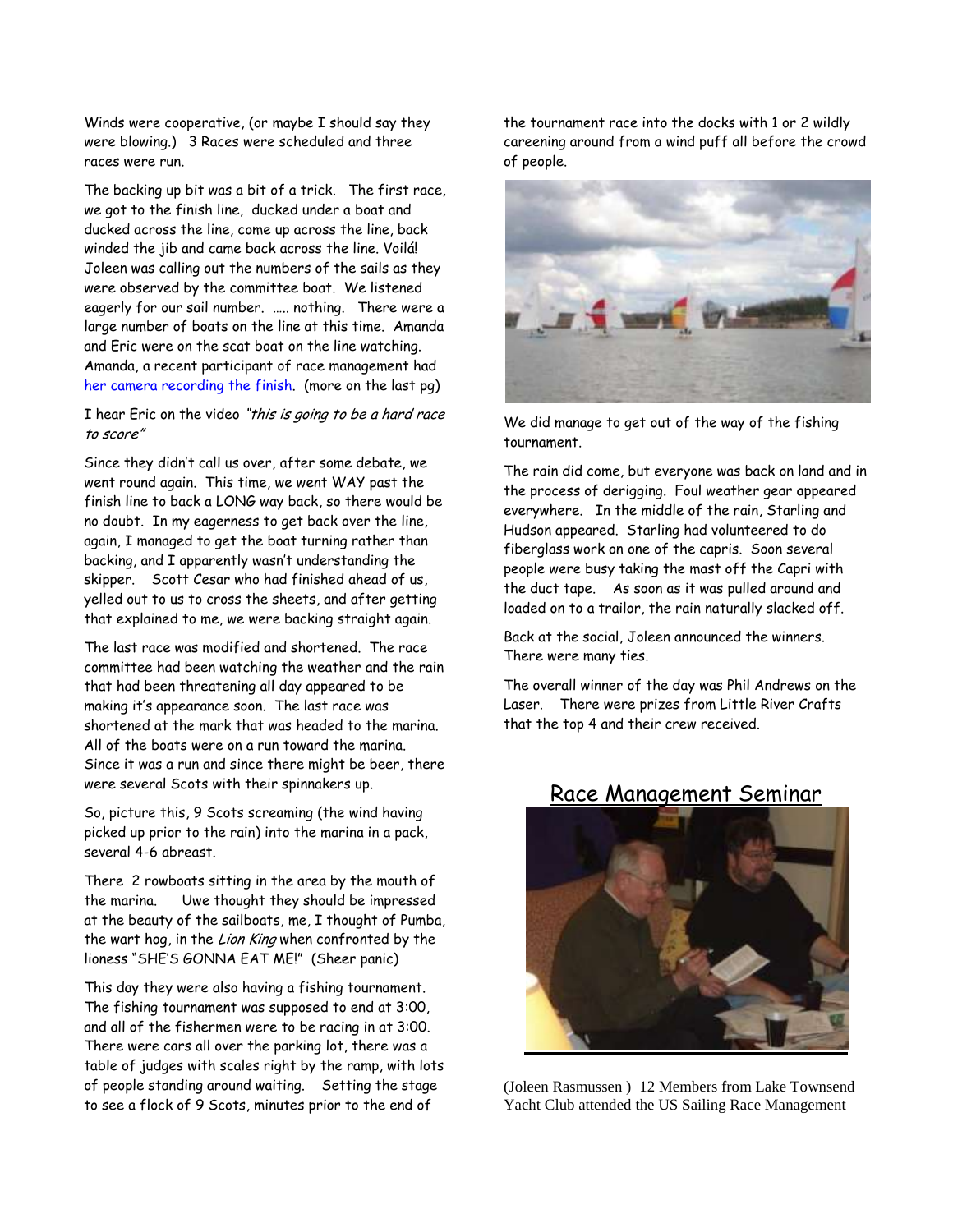Seminar hosted by Lake Norman Yacht Club on Feb 27. Several arrived Friday evening and after a wonderful dinner at Joe Fish, met in the lobby to review the Study Questions.

Saturday morning, with all participants in their seats ready to go, Gracia Slater, the assistant instructor, whistled the class start promptly at 8:15. The next 8 hours passed quickly John Slater and Gracia covered all aspects of Race Management, with lots of interaction and Questions/Answers from the participants. As expected, the ever popular "You Make the Call" generated lively discussion. The Seminar ended with the 30 minute multiple choice certification exam. Though not everyone passed the exam, *(note – there were perhaps some who's brain had a subliminal work avoidance mechanism.)*  everyone left the class knowing a lot more about how to provide Fun, Safe, Fair racing, Racing in our region will be better because of this seminar and what each participants takes back to their home club.

With the topic fresh on their minds, the LTYC participants met after the seminar to review the Club Series Sailing Instructions. *(figuring that anyone having been stuck in the chair 8 hours would quickly agree with whatever was suggested so they could make the 2 hour car ride back.)* 

#### **Our Marina Gets a Face Lift.**

(Joleen) For the first time in many months, I made it out to the Marina and was pleasantly surprised at all the work that is being done to freshen up the facilities. The city has rebuilt the fishing dock. The dock is located off the jetty from the Martin House, with handicap access. It goes out 59' and has a T at the end. If the wind is hitting us on the nose to leave the Marina, it could add to the challenge of the exit. But as we are all very used to not going inside the buoys as we leave the Marina, it will surely be no different.

The city is planning to remove the observation deck and build the beach to go past were the observation deck was located. (Time to get the catamarans back on the lake!!)

The office has been remodeled as have the the restrooms to be ADA compliant. The classroom is next. Repairing the sidewalk along the floating dock is on the task list as is repainting the equipment sheds. Much of the work is being done by the wardens themselves. Please remember to compliment and thank our wardens when you see them! Maybe there is something that LTYC can do to lend a hand. Stay tuned.

#### *The annual LTYC Powerboat Class*



had another successful year as four more members have now demonstrated their skills at operating the club's powerboats. Hudson Barker, Bill Young, Amanda Reppel, and Rachel Skvarch all completed the course with flying colors, showing aptitude for basic boat handling and advanced maneuvering and rescue. Thanks to Bill Byrd, Steve Raper, Keith Smoot, and David Young for helping with the class.

# **Saleboats for Sail –**

**1981 Isotope** - \$2500 with sails and a galvanized trailer. Crossbar, dolphin striker, and trampoline have been replaced and an extension added to the righting bar. Good boat for a beginning racer or someone looking to get back into racing. She won the 2005 Governor's Cup and continues to give challenge to the fleet leaders. Eric and I have owned this boat since 1998. She's gotten us hooked on Isotopes, so much so that we are upgrading to a 2006 model.

Boat specifications at [http://www.intl](http://www.intl-fiberglass.com/isotope.html)[fiberglass.com/isotope.html.](http://www.intl-fiberglass.com/isotope.html) Fleet Activities [http://www.intl](http://www.intl-fiberglass.com/Isotope%20Nationals%202006.html)[fiberglass.com/Isotope%20Nationals%202006.html](http://www.intl-fiberglass.com/Isotope%20Nationals%202006.html) Call or email if interested: 919-732-5410;

[joleen.rasmussen@bowebellhowell.com](mailto:joleen.rasmussen@bowebellhowell.com)

**12'2 ft. Howmar day sailer/racer** for sale in Greensboro. (don't know year) Designed by Sparkman and Stephens. A great boat for kids, very fast and tippy.90 sq. ft. of sail with jib. Beam 4'10". 86 long trailer. \$1500 for both, includes both sails, etc. Appraisal done in 2004. Call Carole Drexel - (336) 274-4789 or [cdrexel@triad.rr.com](mailto:cdrexel@triad.rr.com)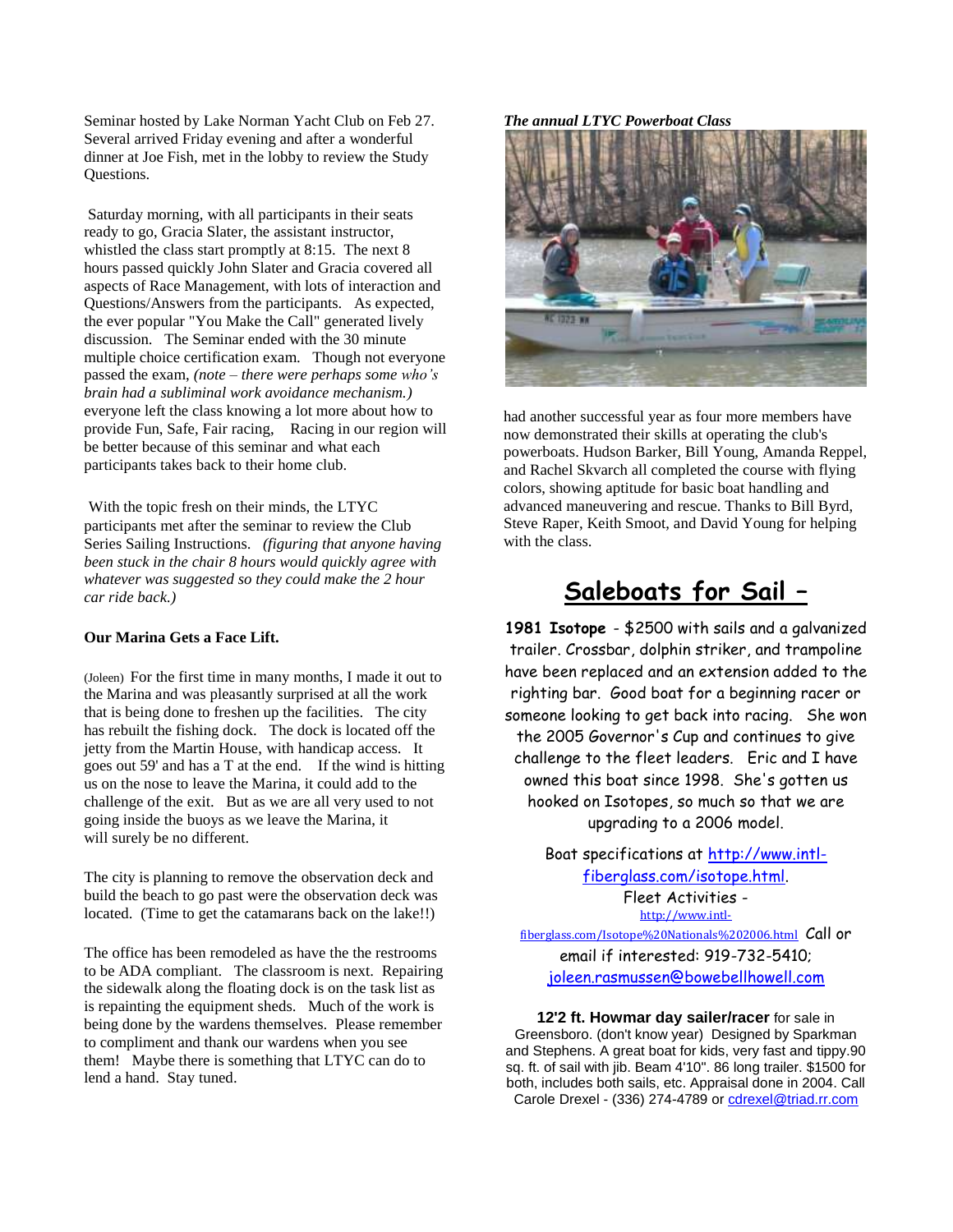| Lake Townsend Yacht Club Help Lines     |                                                                                                                                    |                       |                                       |  |
|-----------------------------------------|------------------------------------------------------------------------------------------------------------------------------------|-----------------------|---------------------------------------|--|
| Commodore:                              | <b>Uwe Heine</b>                                                                                                                   |                       |                                       |  |
|                                         | 336 585-0951 R                                                                                                                     | Social:               | Rachel Skvarch                        |  |
|                                         | heineu@bellsouth.net                                                                                                               |                       | rkskvarch@yahoo.com                   |  |
| Races:                                  | <b>Adam Zahand</b>                                                                                                                 |                       | Gloria Thornton                       |  |
| (Vice Commodore)                        | 336 288-3762 R                                                                                                                     |                       | glothorgso@yahoo.com                  |  |
|                                         | adam_zahand@yahoo.com                                                                                                              |                       |                                       |  |
|                                         |                                                                                                                                    | Junior Sailing:       | John Hemphill                         |  |
| <b>Education:</b>                       | David Duff                                                                                                                         |                       | (336) 632-0864 R                      |  |
| (Rear Commodore)                        | 336 282-7773 R                                                                                                                     |                       | jmhemphill@greensborocollege.edu      |  |
|                                         | David.Duff@analog.com                                                                                                              |                       |                                       |  |
|                                         |                                                                                                                                    | Mayor's Cup Regatta:  | Joleen Rasmussen                      |  |
| Finance:                                | <b>Hudson Barker</b>                                                                                                               |                       | 919 732-5410 R                        |  |
| (Treasurer)                             | $(336)$ 644-1060 R                                                                                                                 |                       | <u>joleenrasmussen@embargmail.com</u> |  |
|                                         | hudsonbarker@att.net                                                                                                               |                       |                                       |  |
|                                         |                                                                                                                                    | Newsletter/Directory: | Nancy Collins-Heine                   |  |
| Publicity/History:                      | David Young                                                                                                                        |                       | 336 585-0951 R                        |  |
|                                         | 336 545-1655 R                                                                                                                     |                       | heineu@bellsouth.net                  |  |
|                                         |                                                                                                                                    |                       |                                       |  |
|                                         |                                                                                                                                    | Webmaster:            | <b>Steve Raper</b>                    |  |
|                                         |                                                                                                                                    |                       | Steve.raper@greensboro-nc.gov         |  |
|                                         | 336 939-2508 R                                                                                                                     |                       |                                       |  |
|                                         |                                                                                                                                    | Equipment             | Keith Smoot                           |  |
|                                         |                                                                                                                                    |                       | (336) 996-6734 R                      |  |
|                                         |                                                                                                                                    |                       | Gwaihir23@Embargmail.com              |  |
|                                         |                                                                                                                                    |                       |                                       |  |
| (Secretary)<br>Cruising:<br>Membership: | dwyoung@triad.rr.com<br><b>Starling Gunn</b><br>justbqunnbell@bellsouth.net<br><b>Steve Raper</b><br>Steve.raper@greensboro-nc.gov |                       |                                       |  |

**Call People. Go Sailing \*\*\*\* REACH OUT AND CALL SOMEONE \*\*\*\***

In an effort to involve more sailors in the Club"s Sailing Events and Racing Programs, this "Available to Crew" list is published in each newsletter. The people listed have taken our Learn to Sail class or have other previous sailing experience and are looking to get more time on the water. So, if you have a boat and would like to participate in the Summer or Frostbite Race Series, why don"t you call one of these folks for your crew? Alternatively,

if you need a cruising partner on your boat or would like to team with someone on one of the city sailboats for a day sail or a race, contact someone on this list. If you would like to add your name to the list, contact Nancy Heine, Newsletter Editor (See the Help Lines box located in this newsletter).

|                          |              | Available To Crew |                          |
|--------------------------|--------------|-------------------|--------------------------|
| Name                     | Home Phone   | <b>Work Phone</b> | E-mail                   |
| <b>Bill Byrd</b>         | 336-635-1926 | N/A               |                          |
| Chip Cromartie           | 336-601-0464 | 336-274-3559      | cromartie@triad.rr.com   |
| Cynthia & Sam Reichelson | 336-540-1279 | 336-273-2511      | reichelson@cs.com        |
| Catherine Clark          | 336-315-0414 |                   |                          |
| Mike Bianco              | 336-299-4461 |                   | mfbyanko@aol.com         |
| Keith and Kelly Francies | 336-292-9042 | 336-362-5335      | keith.francies@davey.com |
| Valerie Nieman           | 336-908-3976 |                   | valnieman@yahoo.com      |
| Chris Maginnis           | 336-760-9811 |                   | cmaginnis@nuvox.com      |

\*\* Attention\*\* – Can't remember the password for the login required for the Members Cove area on the website??There is now a (Need password?)link. Click on this & it will bring up an email form addressed to our WebMaster with the subject line 'LTYC Members Cove login: - Send me your name and email address to receive login name and